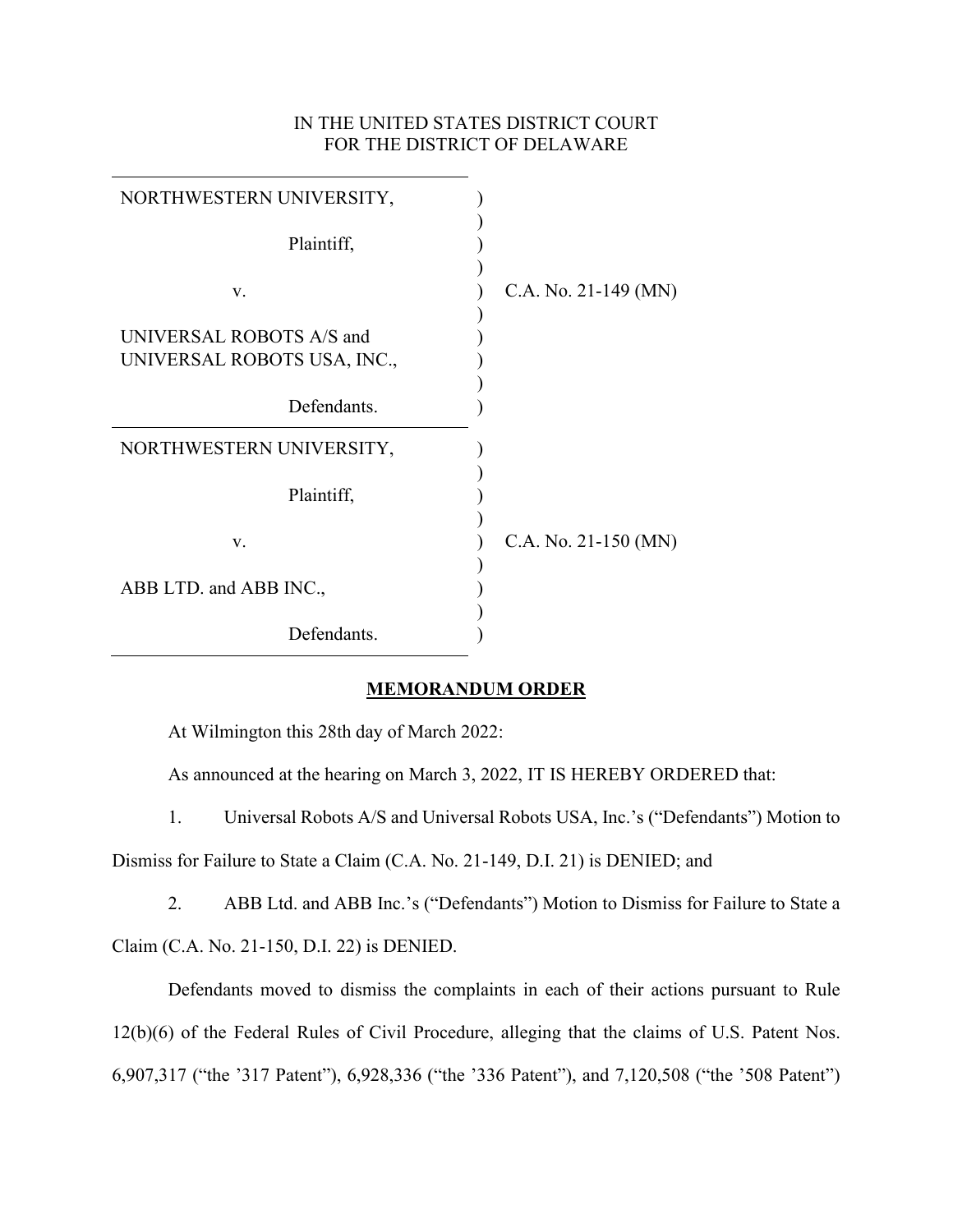are invalid as claiming ineligible subject matter under 35 U.S.C.  $\S 101$  $\S 101$  $\S 101$ .<sup>1</sup> In a footnote, Defendants also sought dismissal of Plaintiff's allegations of direct and indirect infringement under Rule 12(b)(6) as insufficiently pled under *Iqbal* / *Twombly*. (D.I. 22 at 6 n.5). Defendants' motions were fully briefed as of August 5,  $2021$  $2021$ ,<sup>2</sup> and the Court received further submissions regarding a Northern District of Illinois decision that held the claims in the patents-at-issue patent-eligible under § 101. (*See* D.I. 26, 27). The Court carefully reviewed all submissions in connection with Defendants' motions, heard oral argument (D.I. 32), and applied the following legal standard in reaching its decision:

## **I. LEGAL STANDARDS**

### A. Motion to Dismiss for Failure to State a Claim

In ruling on a motion to dismiss pursuant to Rule 12(b)(6), the Court must accept all wellpleaded factual allegations in the complaint as true and view them in the light most favorable to the plaintiff. *See Mayer v. Belichick*, 605 F.3d 223, 229 (3d Cir. 2010); *see also Phillips v. Cnty. of Allegheny*, 515 F.3d 224, 232-33 (3d Cir. 2008). "[A] court need not 'accept as true allegations that contradict matters properly subject to judicial notice or by exhibit,' such as the claims and the patent specification." *Secured Mail Sols. LLC v. Universal Wilde, Inc.*, 873 F.3d 905, 913 (Fed. Cir. 2017) (quoting *Anderson v. Kimberly-Clark Corp.*, 570 F. App'x 927, 931 (Fed. Cir. 2014)). Dismissal under Rule 12(b)(6) is only appropriate if a complaint does not contain "sufficient factual matter, accepted as true, to 'state a claim to relief that is plausible on its face.'" *Ashcroft v. Iqbal*, 556 U.S. 662, 678 (2009) (quoting *Bell Atl. Corp. v. Twombly*, 550 U.S. 544,

<span id="page-1-0"></span> $1$  Defendants' motions are substantively identical and so all citations to docket items will be made to C.A. No. 21-149. S*ee* C.A. No. 21-149, D.I. 22 at 1 n.1; C.A. No. 21-150, D.I. 23 at 1 n.1.

<span id="page-1-1"></span><sup>2</sup> (*See* C.A. No. 21-149, D.I. 21–24; C.A. No. 21-150, D.I. 22–25).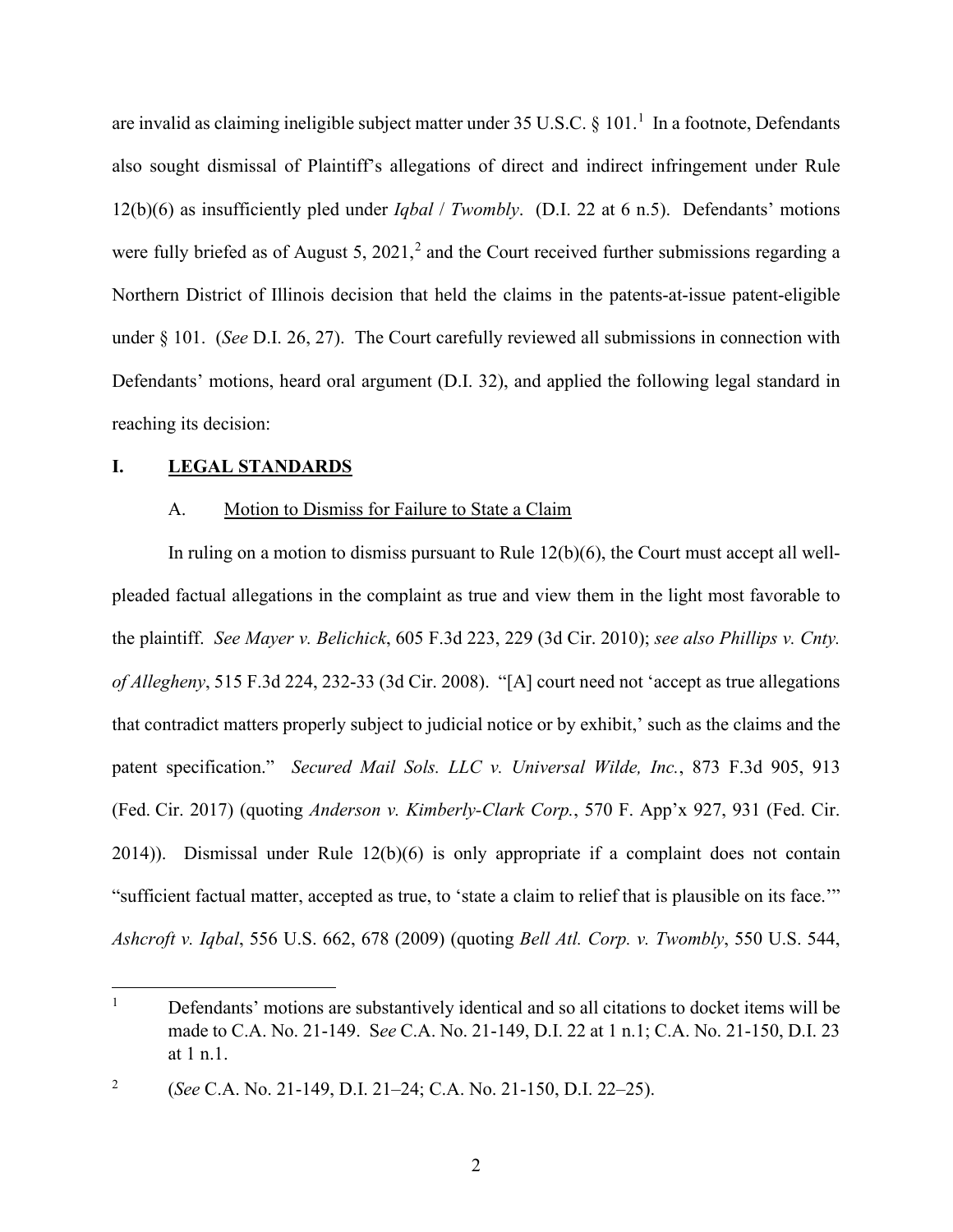570 (2007)); *see also Fowler v. UPMC Shadyside*, 578 F.3d 203, 210 (3d Cir. 2009). "[P]atent eligibility can be determined at the Rule  $12(b)(6)$  stage . . . when there are no factual allegations that, taken as true, prevent resolving the eligibility question as a matter of law." *Aatrix Software, Inc. v. Green Shades Software, Inc.*, 882 F.3d 1121, 1125 (Fed. Cir. 2018).

#### B. Patent-Eligible Subject Matter

Section 101 of the Patent Act provides that anyone who "invents or discovers any new and useful process, machine, manufacture, or composition of matter, or any new and useful improvement thereof" may obtain a patent. 35 U.S.C. § 101. The Supreme Court has recognized three exceptions to the broad categories of subject matter eligible for patenting under § 101: laws of nature, physical phenomena, and abstract ideas. *Alice Corp. Pty. v. CLS Bank Int'l*, 573 U.S. 208, 216 (2014). These exceptions "are 'the basic tools of scientific and technological work' that lie beyond the domain of patent protection." *Ass'n for Molecular Pathology v. Myriad Genetics, Inc.*, 569 U.S. 576, 589 (2013) (quoting *Mayo Collaborative Servs. v. Prometheus Labs., Inc.*, 566 U.S. 66, 77-78 (2012)); *see also Alice*, 573 U.S. at 216. A claim to any one of these exceptions is directed to ineligible subject matter under § 101. "[W]hether a claim recites patent eligible subject matter is a question of law which may contain underlying facts." *Berkheimer v. HP Inc.*, 881 F.3d 1360, 1368 (Fed. Cir. 2018).

Courts follow a two-step "framework for distinguishing patents that claim laws of nature, natural phenomena, and abstract ideas from those that claim patent-eligible applications of those concepts." *Alice*, 573 U.S. at 217; *see also Mayo*, 566 U.S. at 77-78. First, at step one, the Court determines whether the claims are directed to one of the three patent-ineligible concepts. *Alice*, 573 U.S. at 217. If the claims are not directed to a patent-ineligible concept, "the claims satisfy § 101 and [the Court] need not proceed to the second step." *Core Wireless Licensing S.A.R.L. v.*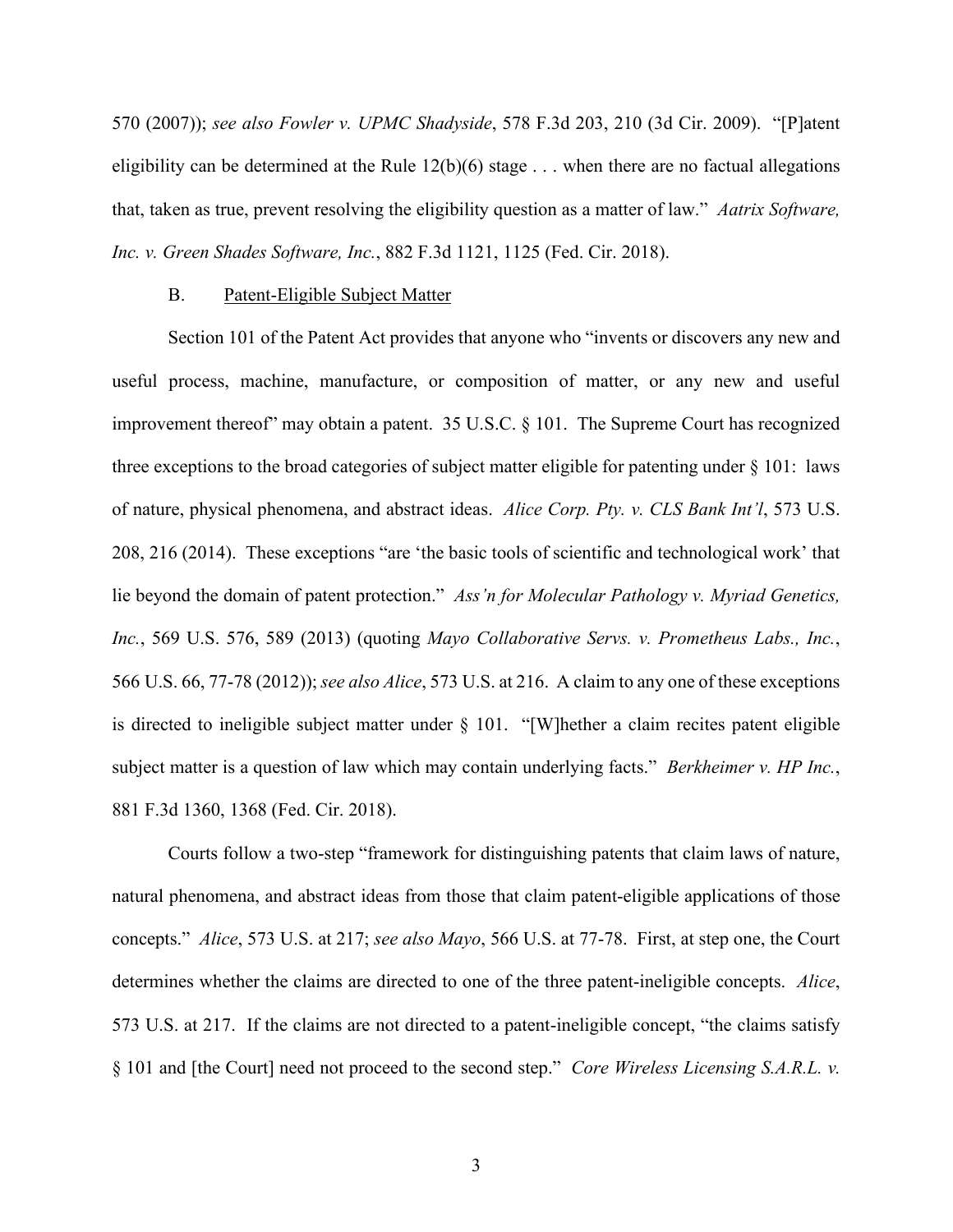*LG Elecs., Inc.*, 880 F.3d 1356, 1361 (Fed. Cir. 2018). If, however, the Court finds that the claims at issue are directed a patent-ineligible concept, the Court must then, at step two, search for an "inventive concept"  $-i.e.,$  "an element or combination of elements that is 'sufficient to ensure that the patent in practice amounts to significantly more than a patent upon the [ineligible concept] itself.'" *Alice*, 573 U.S. at 217-18 (alteration in original) (quoting *Mayo*, 566 U.S. at 72-73).

### 1. Step One of the *Alice* Framework

At step one of *Alice*, "the claims are considered in their entirety to ascertain whether their character as a whole is directed to excluded subject matter." *Internet Patents Corp. v. Active Network, Inc.*, 790 F.3d 1343, 1346 (Fed. Cir. 2015); *see also Affinity Labs of Texas, LLC v. DIRECTV, LLC*, 838 F.3d 1253, 1257 (Fed. Cir. 2016) (step one looks at the "focus of the claimed advance over the prior art" to determine if the claim's "character as a whole" is to ineligible subject matter). In addressing step one of *Alice*, the Court should be careful not to oversimplify the claims or the claimed invention because, at some level, all inventions are based upon or touch on abstract ideas, natural phenomena, or laws of nature. *Alice*, 573 U.S. at 217; *see also McRO, Inc. v. Bandai Namco Games Am. Inc.*, 837 F.3d 1299, 1313 (Fed. Cir. 2016). "At step one, therefore, it is not enough to merely identify a patent-ineligible concept underlying the claim; [courts] must determine whether that patent-ineligible concept is what the claim is 'directed to.'" *Rapid Litig. Mgmt. Ltd. v. CellzDirect, Inc.*, 827 F.3d 1042, 1050 (Fed. Cir. 2016).

#### 2. Step Two of the *Alice* Framework

At step two of *Alice*, in searching for an inventive concept, the Court looks at the claim elements and their combination to determine if they transform the ineligible concept into something "significantly more." *Alice*, 573 U.S. at 218; *see also McRO*, 837 F.3d at 1312. This second step is satisfied when the claim elements "involve more than performance of 'well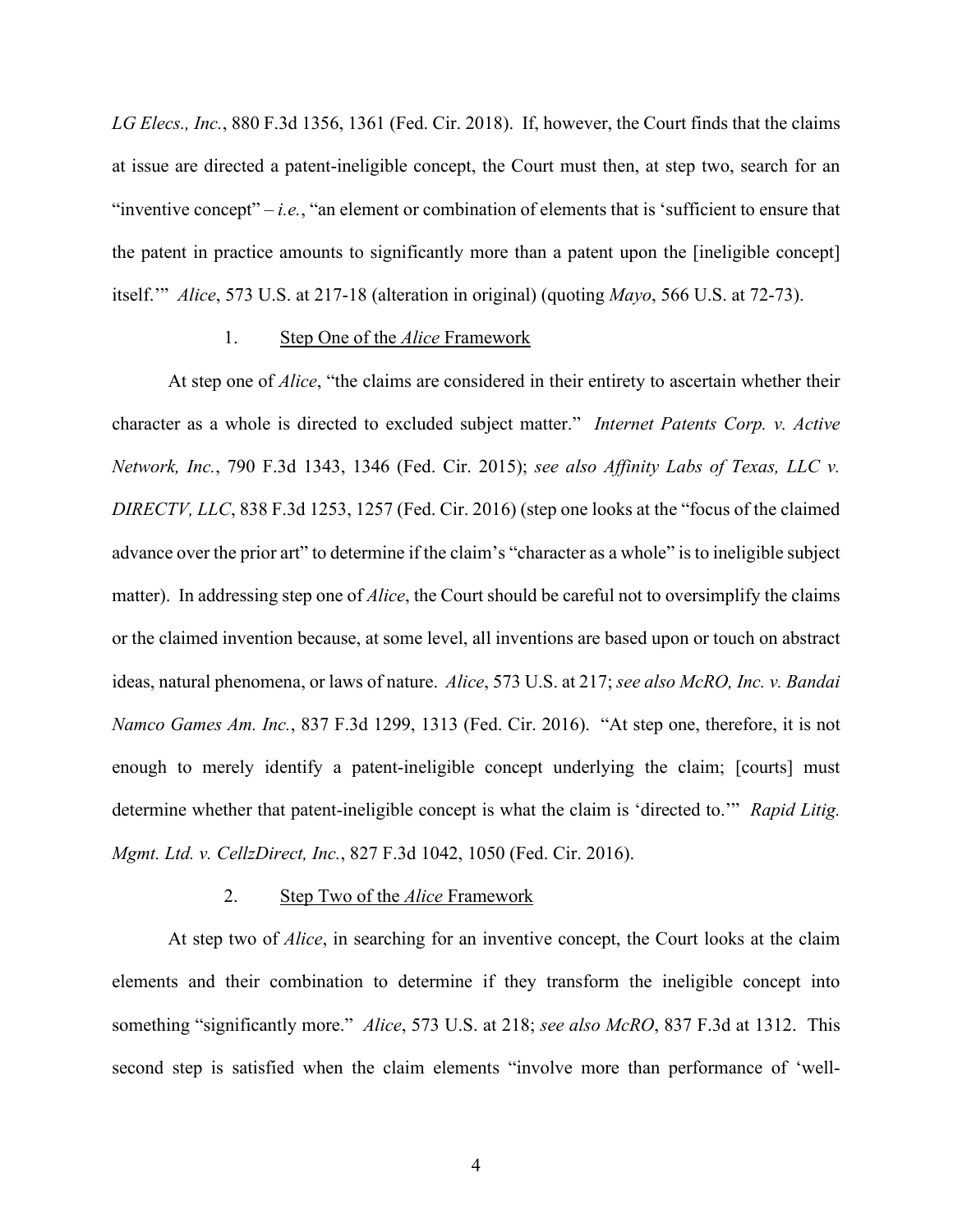understood, routine, [and] conventional activities previously known to the industry.'" *Berkheimer*, 881 F.3d at 1367 (citation and internal quotation marks omitted); *see also Mayo*, 566 U.S. at 73. "The inventive concept inquiry requires more than recognizing that each claim element, by itself, was known in the art. . . . [A]n inventive concept can be found in the non-conventional and nongeneric arrangement of known, conventional pieces." *Bascom Glob. Internet Servs., Inc. v. AT&T Mobility LLC*, 827 F.3d 1341, 1350 (Fed. Cir. 2016). Whether claim elements or their combination are well-understood, routine, or conventional to a person of ordinary skill in the art is a question of fact. *Berkheimer*, 881 F.3d at 1368.

At both steps of the *Alice* framework, courts often find it useful "to compare the claims at issue with claims that have been considered in the now considerably large body of decisions applying § 101." *TMI Sols. LLC v. Bath & Body Works Direct, Inc.*, No. 17-965-LPS-CJB, 2018 WL 4660370, at \*5 (D. Del. Sept. 28, 2018) (citing *Amdocs (Israel) Ltd. v. Openet Telecom, Inc.*, 841 F.3d 1288, 1294 (Fed. Cir. 2016)); *see also Enfish, LLC v. Microsoft Corp.*, 822 F.3d 1327, 1334 (Fed. Cir. 2016).

### C. Pleading Direct Infringement

Liability for direct infringement arises under 35 U.S.C. § 271(a) when a party, without authorization, "makes, uses, offers to sell, or sells any patented invention, within the United States or imports into the United States any patented invention during the term of the patent." The activities set forth in  $\S 271(a)$  do not result in direct infringement unless the accused product embodies the complete patented invention. *See Rotec Indus., Inc. v. Mitsubishi Corp.*, 215 F.3d 1246, 1252 & n.2 (Fed. Cir. 2000). Therefore, to state a claim of direct infringement sufficient to withstand a motion to dismiss, a plaintiff must plead facts that plausibly suggest that the accused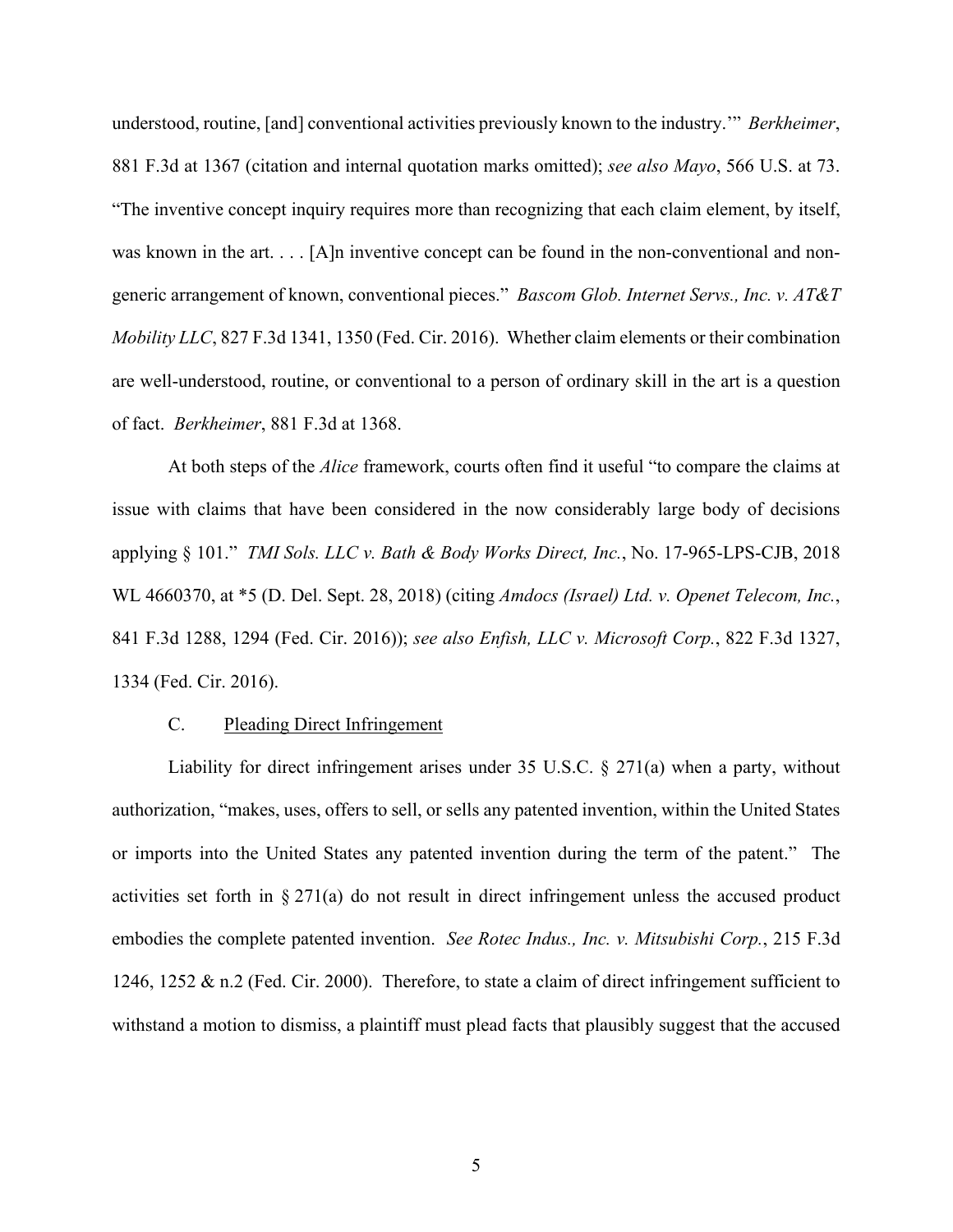product meets each limitation of the asserted claim(s). *See TMI Sols. LLC v. Bath & Body Works Direct, Inc.*, C.A. No. 17-965-LPS-CJB, 2018 WL 4660370, at \*9 (D. Del. Sept. 28, 2018).

The Federal Circuit has provided guidance on pleading direct infringement under *Iqbal / Twombly*. *See generally Disc Disease Sols. Inc. v. VGH Sols., Inc.*, 888 F.3d 1256 (Fed. Cir. 2018). In *Disc Disease*, the Federal Circuit reversed the district court's dismissal of plaintiff's direct infringement claims, finding that the plaintiff's allegations were sufficient under the plausibility standard of *Iqbal* and *Twombly* because the complaint specifically identified the three accused products and alleged that the accused products met "each and every element of at least one claim" of the asserted patents, either literally or equivalently. *Disc Disease*, 888 F.3d at 1260. Following *Disc Disease*, another court in this District similarly found that a plaintiff plausibly pleaded an infringement claim where the complaint specifically identified the infringing product and alleged "that it practices each limitation of at least one claim in" the relevant patents. *Promos Tech., Inc. v. Samsung Elec. Co.*, No. 18-307-RGA, 2018 WL 5630585, at \*4 (D. Del. Oct. 31, 2018); *see also AgroFresh Inc. v. Hazel Techs., Inc.*, No. 18-1486-MN, 2019 WL 1859296, at \*2 (D. Del. Apr. 25, 2019) (applying *Disc Disease* to find allegations of direct infringement sufficiently pleaded); *DoDots Licensing Sols. LLC v. Lenovo Holding Co.*, No. 18-98-MN, 2018 WL 6629709, at \*2 (D. Del. Dec. 19, 2018) (same).<sup>[3](#page-5-0)</sup>

# **II. THE COURT'S RULING**

The ruling on Defendants' motions to dismiss<sup>[4](#page-5-1)</sup> under Rule  $12(b)(6)$  was announced from the bench at the conclusion of the hearing as follows:

<span id="page-5-0"></span><sup>&</sup>lt;sup>3</sup> The legal standard for direct infringement set forth in this Memorandum Order is derived from the Court's opinions in *DoDots* and *AgroFresh*.

<span id="page-5-1"></span><sup>4</sup> (C.A. No. 21-149, D.I. 21; C.A. No. 21-150, D.I. 22).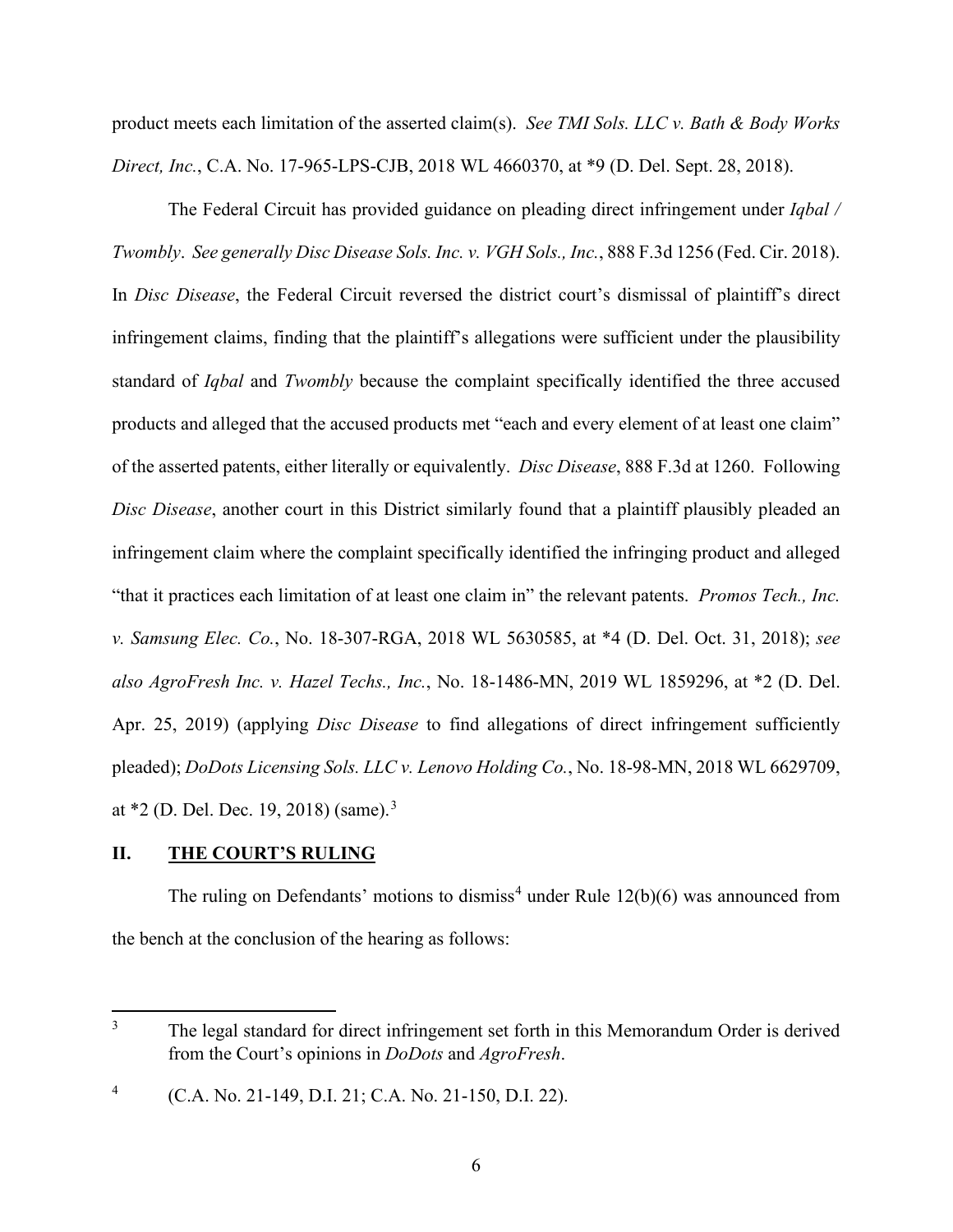Thank you for the arguments today. I am prepared to rule on the pending motions. I will not be issuing a written opinion but I will issue an order stating my ruling. I want to emphasize that although I am not issuing a written opinion, we have followed a full and thorough process before making the decisions I am about to state. There was briefing on the pending motions, there were additional submissions, including those discussing additional case law and there has been oral argument here today. All of the submissions and the arguments have been carefully considered.

As to the law, I am not going to read into the record my understanding of Section 101 law or the applicable pleading standards. I am applying the relevant legal standards set out by recent Federal Circuit cases.

Now for my ruling. There are three patents [U.S. Patent Nos. 6,907,317, 6,928,336, and 7,120,508] asserted in the First Amended Complaint. All of the patents share a specification and relate to intelligent assist systems and industrial robots that utilize a modular architecture of components for greater collaborative capacity with humans. The three patents have a combined 85 claims.

Defendants have moved to dismiss the First Amended Complaint asserting that the claims of the three patents are directed to an abstract idea and lack inventive concepts sufficient to render them patent eligible under § 101.

First, I want to address representativeness of the claims discussed. Plaintiffs' First Amended Complaint and Defendants' motions reproduced the first claim from each of the three patents. In Defendants' opening briefs, they never used the term "representative" to describe any claim. They did, however, discuss the additional limitations of some dependent claims and Defendants addressed the particular limitation of the dependent claims that Plaintiff identified in its papers.

And Plaintiffs today agreed that claim 1 of each of the claims of the asserted patents is representative of the other claims of that patent to the extent that I were to find that those claims – all independent claims – are not directed to an abstract idea. Given that agreement and because I find that the claims are substantially similar and nothing I've seen or heard suggests those claims are not representative, I will accept that those claims are representative of the other claims of those respective patents.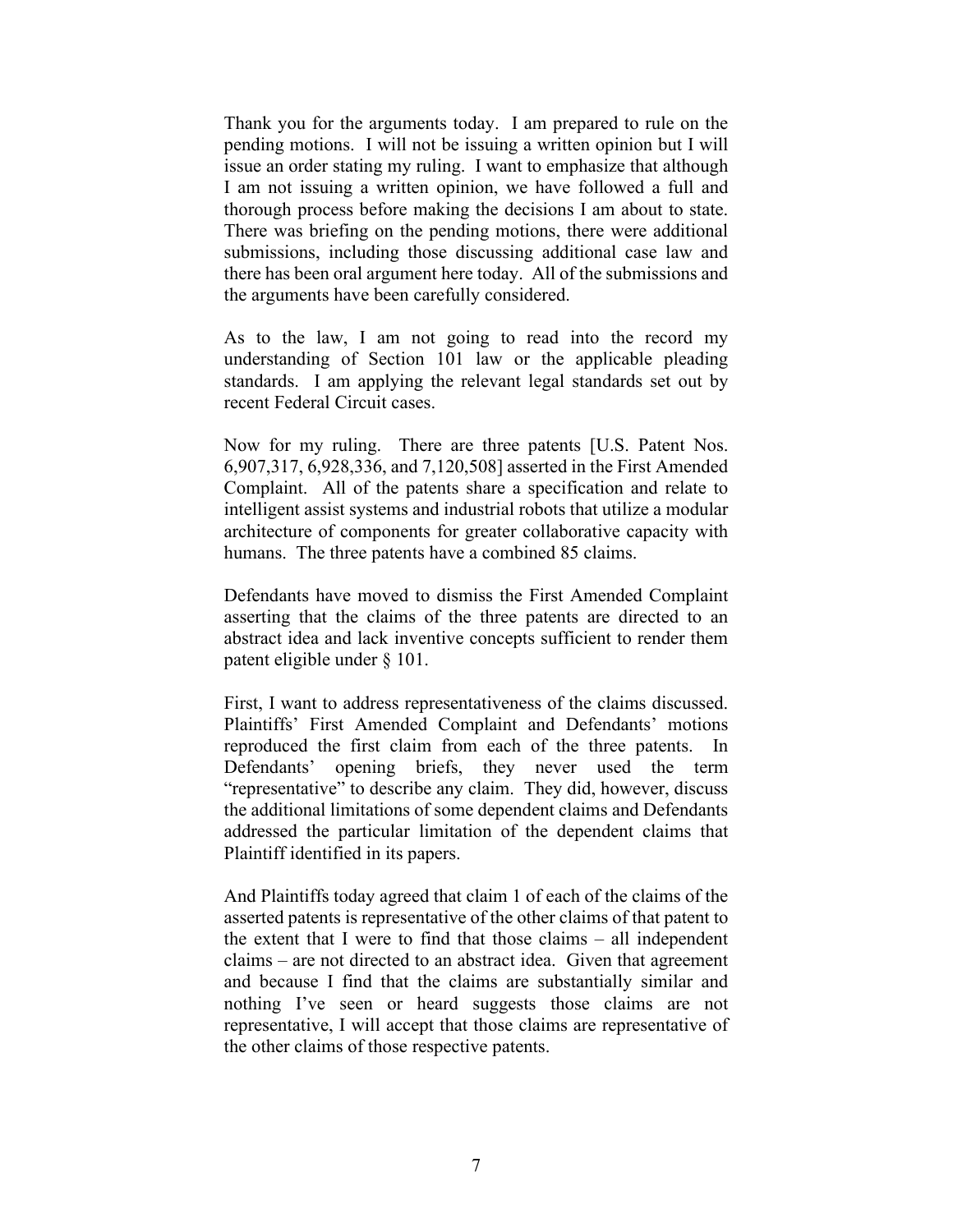Let's go to step one of *Alice*. Defendants contend that the asserted patents are "directed to the abstract idea of communication over a network for interacting with existing systems for moving payloads."<sup>[[5](#page-7-0)]</sup> Defendants characterize the patents as using known techniques with standard components to facilitate factory equipment communication and networking. As Defendants point out, humans have long directed the movement of equipment across a factory floor. Thus, to Defendants, the asserted Patents "simply replace age-old actions of people with generic computer components."<sup>[[6](#page-7-1)]</sup>

Defendants analogize the asserted patents to those at issue in *ChargePoint, Inc. v. SemaConnect, Inc.*, 920 F.3d 759 (Fed. Cir. 2019). The patents in *ChargePoint* claimed network-connected charging stations for electric vehicles. The specification of those patents detailed the lack of communication over a network that would allow individuals and entities to interact efficiently with respect to electrical needs, and the claimed solution enabled such communication.

Accordingly, the Federal Circuit held that these claims were directed to the "abstract idea of network communication for device interaction, $v^{[7]}$  $v^{[7]}$  $v^{[7]}$  noting the broad breadth of the claims and the fact that the specification never suggests that the charging station is improved from a technical perspective. In the Defendants' view, "the Asserted Patents claim the same 'abstract idea of communication over a network for interacting with a device' that the Federal Circuit deemed patent ineligible in *ChargePoint*."[ [8](#page-7-3) ] Defendants assert that the patents' "modular architecture" does not make the claims patent eligible as they claim modularity is, itself, an abstract idea.<sup>[[9\]](#page-7-4)</sup> Ultimately, Defendants assert that the asserted patents simply automate something that humans have long done, and are therefore directed to a patent ineligible concept at step one.

Plaintiff, of course, disagrees with the Defendants' characterization. Plaintiff claims that "[t]he patents here are directed not to an abstract idea, but to specific improvements to existing technology: a modular architecture that specifies an arrangement of components that distributes control and gives rise to a new type of robot with greater

- <span id="page-7-2"></span><sup>7</sup> *Chargepoint*, 920 F.3d at 770.
- <span id="page-7-3"></span> $8 \qquad (No. 21-149, D.I. 22 at 12-13).$

<span id="page-7-0"></span> $5$  (No. 21-149, D.I. 22 at 11).

<span id="page-7-1"></span> $^{6}$  (*Id.* at 10).

<span id="page-7-4"></span><sup>&</sup>lt;sup>9</sup> (*Id.* at 13–14).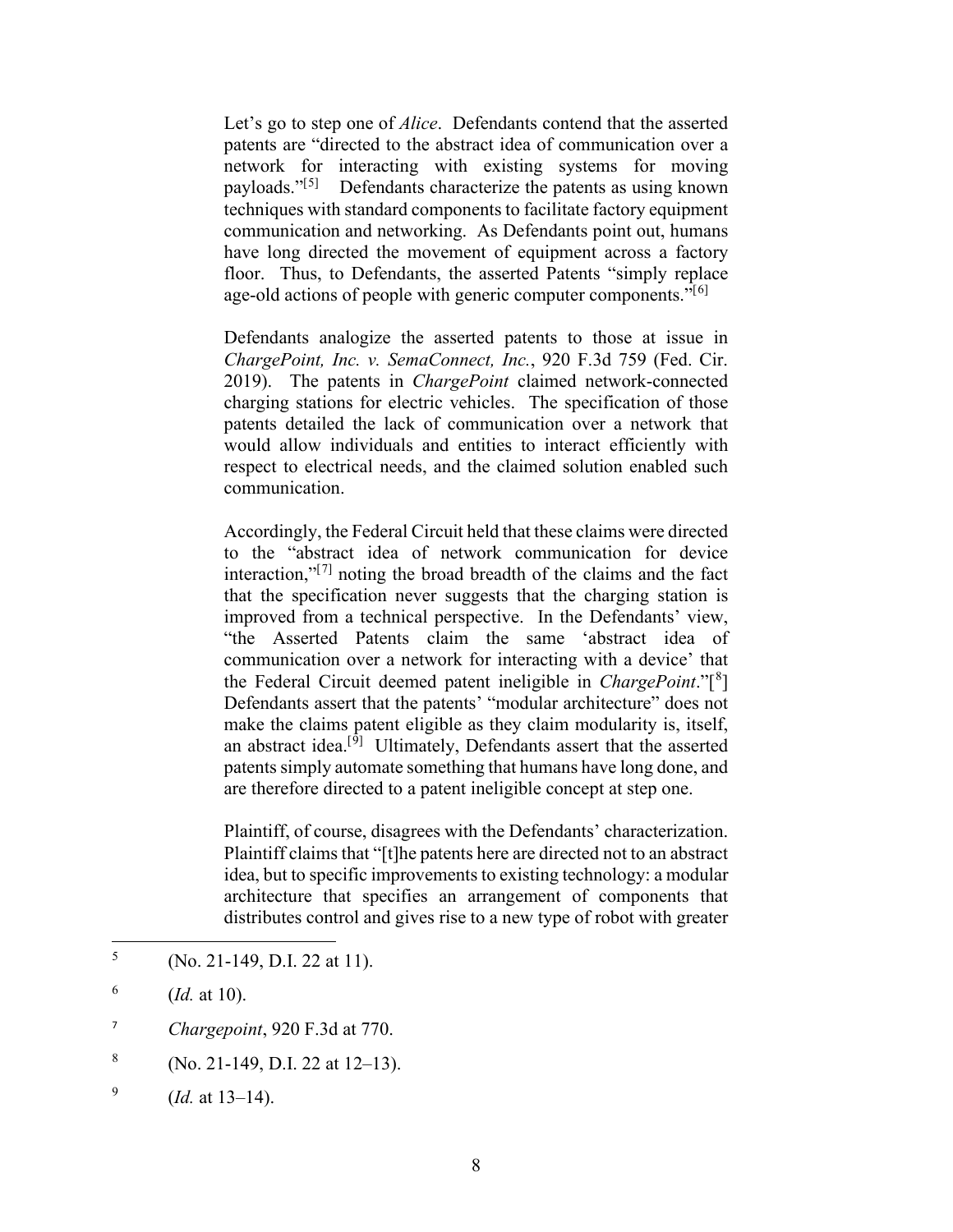autonomy and more intelligence of its surroundings."<sup>[[10](#page-8-0)]</sup> Plaintiff aligns its claims with those deemed patent eligible in *Enfish*, asserting that its patents "specifically claim concrete improvements to preexisting assist systems and industrial robots."[[11](#page-8-1)] Plaintiff points to claims of the asserted patents that use a modular architecture to, in its view, create a more controlled, efficient, and safe industrial robot.<sup>[[12](#page-8-2)]</sup>

Here, I agree with Plaintiff. The claims are directed to improvements in technology, not to an abstract idea.<sup>[[13\]](#page-8-3)</sup> The claims of the '336 patent describe an intelligent assist system with specified components, the claims of the '508 patent describe a configuration system for an intelligent system with specified components, and the '317 patent describes a multi-function hub, that serves as a communication center, for use in an intelligent system, with specified components that interact. The claims appear to be directed to an improved intelligent system with a particular modular architecture, not an abstract result or effect that merely invokes generic processes or machinery. The language of these claims is analogous to those deemed patent-eligible in *Thales Visionix Inc. v. United States*, 850 F.3d 1343, 1348–49 (Fed. Cir. 2017), as the claims invoke a specific, defined architecture to improve the functioning of intelligent assist systems.

The written description of the patents accords with this reading of the claims. "The 'directed to' inquiry may also involve looking to the specification to understand 'the problem facing the inventor' and, ultimately, what the patent describes as the invention."<sup>[[14](#page-8-4)]</sup> Here, the shared specification states that "[c]ontrolling the motion of the moving payload" is a problem that caused physical injury to workers and lower productivity.<sup>[[15\]](#page-8-5)</sup> It detailed the importance of being able to quickly and intuitively interact with an intelligent assist device system by programming it.<sup>[[16](#page-8-6)]</sup> Accordingly, the

- <span id="page-8-0"></span><sup>10</sup> (No. 21-149, D.I. 23 at 8).
- <span id="page-8-1"></span> $11$  (*Id.*).

<span id="page-8-3"></span><sup>13</sup> "The § 101 inquiry must focus on the language of the Asserted Claims themselves." *Synopsys, Inc. v. Mentor Graphics Corp.*, 839 F.3d 1138, 1149 (Fed. Cir. 2016).

<span id="page-8-4"></span><sup>14</sup> *ChargePoint, Inc. v. SemaConnect, Inc.*, 920 F.3d 759, 767 (Fed. Cir. 2019).

<span id="page-8-5"></span><sup>15</sup> ('336 Patent, 1:38–54).

<span id="page-8-6"></span> $^{16}$  ('336 Patent, 2:14–57).

<span id="page-8-2"></span><sup>&</sup>lt;sup>12</sup> (*Id.* at 8–10).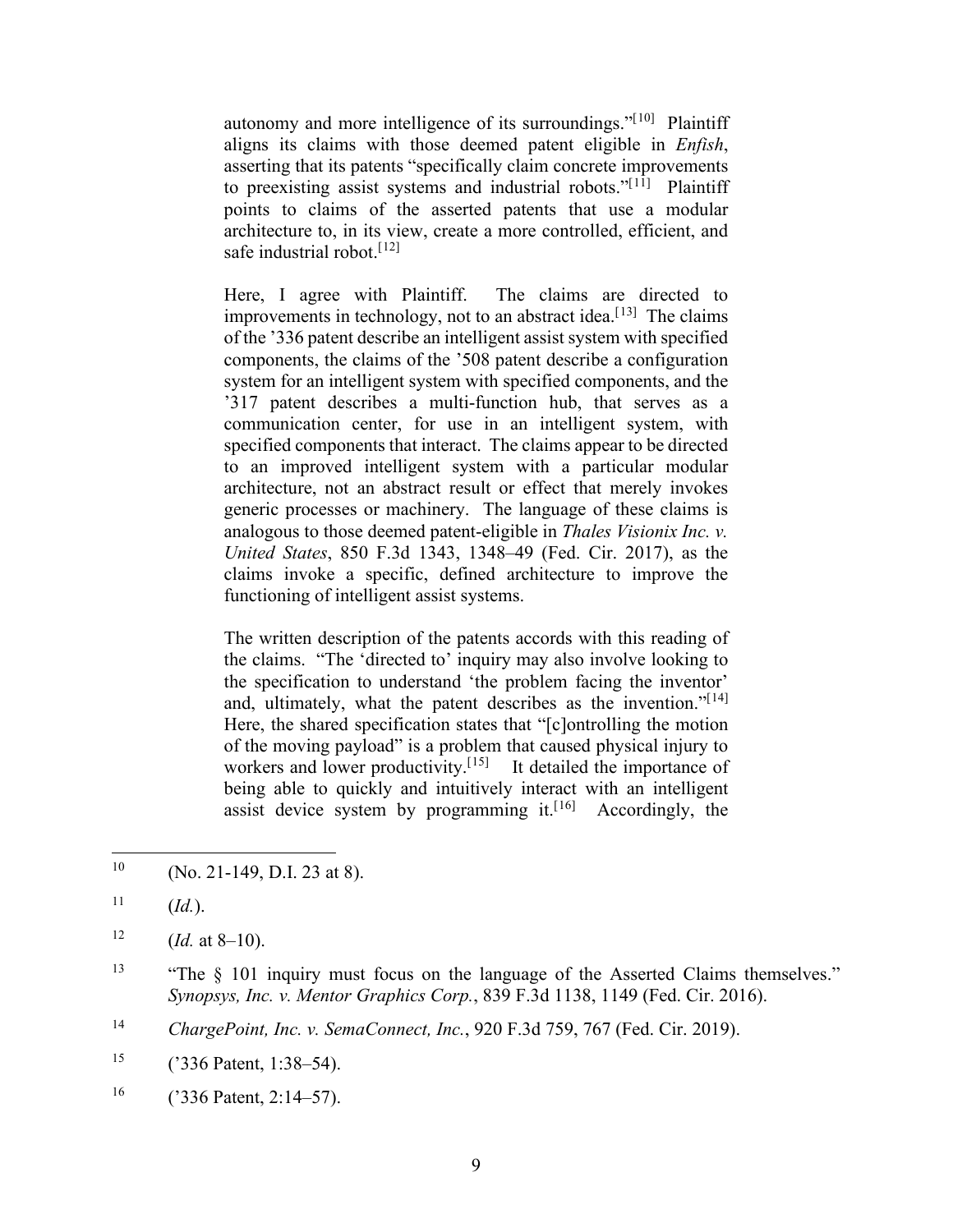inventors claim to create a "modular architecture of components that can be programmed to create intelligent assist devices (IADs) from a number of components." $[17]$  $[17]$  The specification asserts that, as compared to the prior art, this invention improves worker productivity, better supports workers' health, and has important safety benefits.<sup>[[18\]](#page-9-1)</sup> In view of all of this, Plaintiff's characterization of its claims as "improvements over the intelligent assist devices that existed at the time" is substantially supported by the shared specification of these patents.<sup>[[19](#page-9-2)]</sup>

I also do not find Defendants' arguments that the claims are directed to "communication" à la the patents in *ChargePoint* persuasive. In *ChargePoint*, the specification of the patents focused on the need for "network-controlled charging stations," and the inventors responded to this need by implementing the abstract idea of communication over a network for interacting with electric vehicle charging stations.<sup>[[20](#page-9-3)]</sup> The inventors never stated that "that the charging station itself is improved from a technical perspective, or that it would operate differently than it otherwise could."<sup>[[21](#page-9-4)]</sup> But here, the shared specification details that the claimed invention was directed to a system for making intelligent assist device systems more easily controllable, intuitive, efficient, and safe. That the claimed invention does so in part through the use of communication devices is of no consequence, for every invention makes use of abstract concepts in a general sense. And, unlike the claims in *ChargePoint*, which were directed to implementing the abstract idea of communication between devices, I am satisfied that the claim language here focuses on an improved intelligent assistant device system.

Moreover, I am not convinced by Defendants' more general assertion that the claims are directed to "replac[ing] age-old actions of people with generic computer components." $[22]$  $[22]$  Of course, merely automating that which is patent-ineligible does not render something patent-eligible. But, as described above, this is not how I view the claims. The claims are directed to an improved intelligent

- <span id="page-9-3"></span><sup>20</sup> 920 F.3d 759–68 (Fed. Cir. 2019).
- <span id="page-9-4"></span> $^{21}$  *Id.*
- <span id="page-9-5"></span><sup>22</sup> (No. 21-149, D.I. 22 at 10).

<span id="page-9-0"></span> $17$  ('336 Patent, 2:64–66).

<span id="page-9-1"></span><sup>18</sup> ('336 Patent, 4:31–56; *see also id.* 2:58-3:24' 6:37-52).

<span id="page-9-2"></span><sup>&</sup>lt;sup>19</sup> (No. 21-149, D.I. 18 at 37–40).